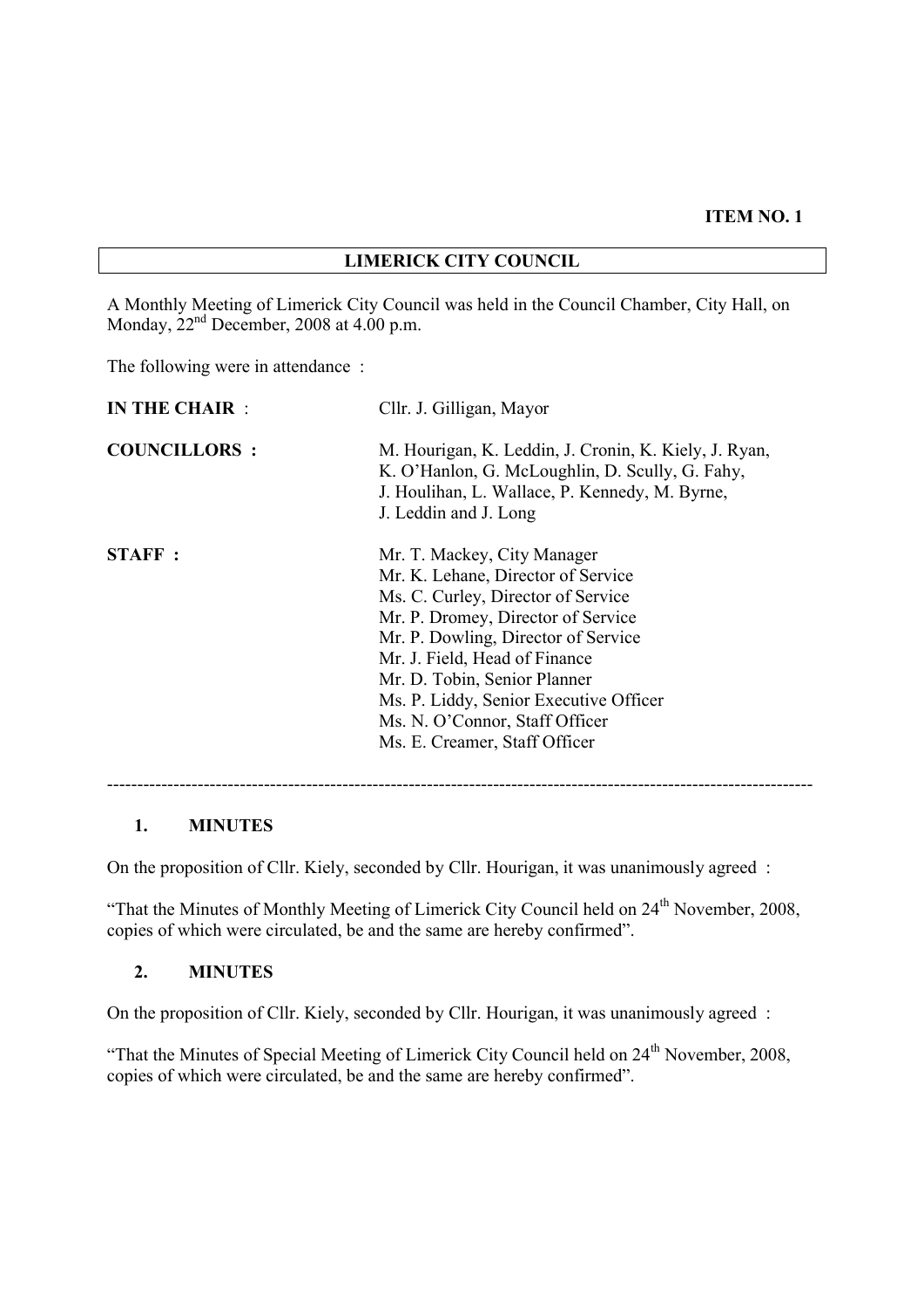### **3. MINUTES**

On the proposition of Cllr. Houlihan, seconded by Cllr. J. Leddin, it was unanimously agreed :

"That the Minutes of Annual Budget Meeting of Limerick City Council held on  $11<sup>th</sup>$  December, 2008, copies of which were circulated, be and the same are hereby confirmed".

Cllr. Kiely enquired about the security gates for the flats in Shelbourne and Kileely Road and expressed concern at the reduction in funds for the running of the centre in Kileely and asked that a Ward Meeting be arranged with the Manager of the Centre.

The Director of Service (Housing) agreed to check out the matters and revert back.

Cllr. J. Leddin asked that a Meeting (in Committee) be arranged with Senior Management of the Regeneration, the City Manager, Management Team and the Elected Members to list priorities of the Regeneration Project as there is a lot of confusion among residents within the regeneration areas.

In reply, the Director of Service (Housing) stated that there is a clear plan for regeneration. A bid has gone to the Department of the Environment, Heritage and Local Government and the City Council is presently awaiting a reply. As soon as a reply has been received from the Department he will organise a Special Meeting of the City Council.

Cllr. Wallace pointed out that some pages were missing from the Minutes of the Annual Budget Meeting and the Head of Finance agreed to give a full copy to any members who were missing pages.

Cllr. Kiely pointed out that the developers of the Coonagh Cross development have indicated that they would like to address the Economic Policy Development and Future Planning Strategic Policy Committee Meeting at it's next meeting scheduled to take place on the 19<sup>th</sup> January, 2009. He pointed out that the Developers do not intend appealing Limerick City Council's decision on the planning application.

The City Manager pointed out that the City Council will be reviewing it's Development Plan and Retail Study for the region. He added that if the Councillors wish to meet the developers he would have no objection, however, the City Council must be careful where a planning application has been refused and not appealed. It is up to the Elected Members themselves if they wish to support shopping in the suburbs as opposed to the city centre.

Cllr. O'Hanlon pointed out that he has no objection to business people coming in to City Hall to promote their business, however, the Chairman of the Economic Policy Development and Future Planning SPC should decide about the developers addressing the Meeting.

Cllr. Kennedy enquired if it is part of the work of the Planning Strategic Policy Committee to deal with big planning applications in the context of Standing Orders and the law. Transparency is very important and all businesses whether big or small should be treated the same way.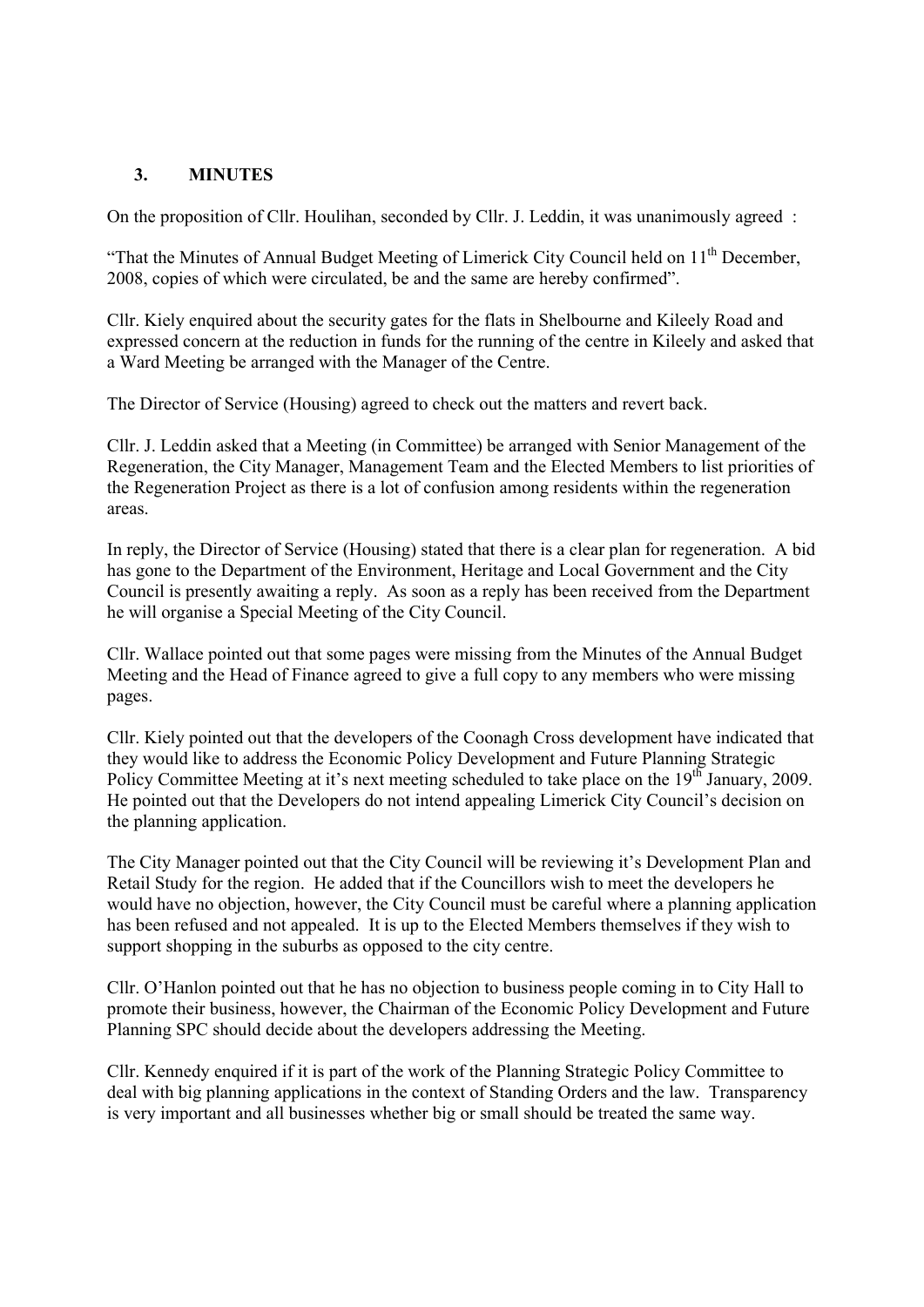The City Manager pointed out that the role of the Strategic Policy Committee is to advise members on policy matters and it would not be appropriate to discuss individual planning applications at an SPC Meeting. Planning applications are usually discussed at Consultation or Area Meetings. He added that if the developers of the Coonagh Cross development were allowed to address the Planning SPC Meeting then the City Council could be overloaded with such requests. He pointed out that decisions on planning applications is an Executive Function.

Cllr. Kiely pointed out that the developers of the Opera Centre were allowed to address the Planning SPC so a precedent has already been set. He voiced his support for the Coonagh Cross development which would provide 1800 free car parking spaces and a much needed shopping development in the northside of the city. Also, if granted planning permission, this development would generate much needed finance from rates to the City Council. Proper parking facilities are needed in the city centre and this is a contributing factor why so many people shop in the suburbs.

Cllr. Cronin stated he had no objection to the proposed Coonagh Cross development, however, the planning application was refused and enquired why the City Council's decision was not appealed to An Bord Pleanala. He asked what a Meeting with the Developers would achieve now.

His Worship the Mayor, Cllr. Gilligan said he would have no objection about having a meeting with the developers, however, it must be done on specific points. He said he would ask the Chairman of the Economic Policy Development and Future Planning Strategic Policy Committee Meeting to facilitate such a meeting.

Cllr. O'Hanlon proposed that the Chairman of the Planning SPC be asked to facilitate such a meeting. This was unanimously agreed.

In reply to Cllr. Fahy, the Director of Service (Housing) stated that funding has been applied for to the Department of the Environment, Heritage and Local Government for the continuation of the City Co-Ordinators adding that their existing contract is due to expire in March 2009.

### **4. REPORT AND RECOMMENDATIONS, CULTURAL AND SPORTING STRATEGIC POLICY COMMITTEE MEETING HELD ON 8TH DECEMBER, 2008.**

The Chairman's Report, Cultural and Sporting Strategic Policy Committee Meeting held on 8<sup>th</sup> December, 2008, was noted.

Submitted the following Recommendations from the Cultural and Sporting Strategic Policy Committee Meeting held on  $8<sup>th</sup>$  December, 2008, which were adopted unanimously on the proposition of Cllr. Byrne, seconded by Cllr. Kiely :

"To send a letter of congratulations to St. Munchin's Community Centre on receiving a national prize in the Pride of Place Competition".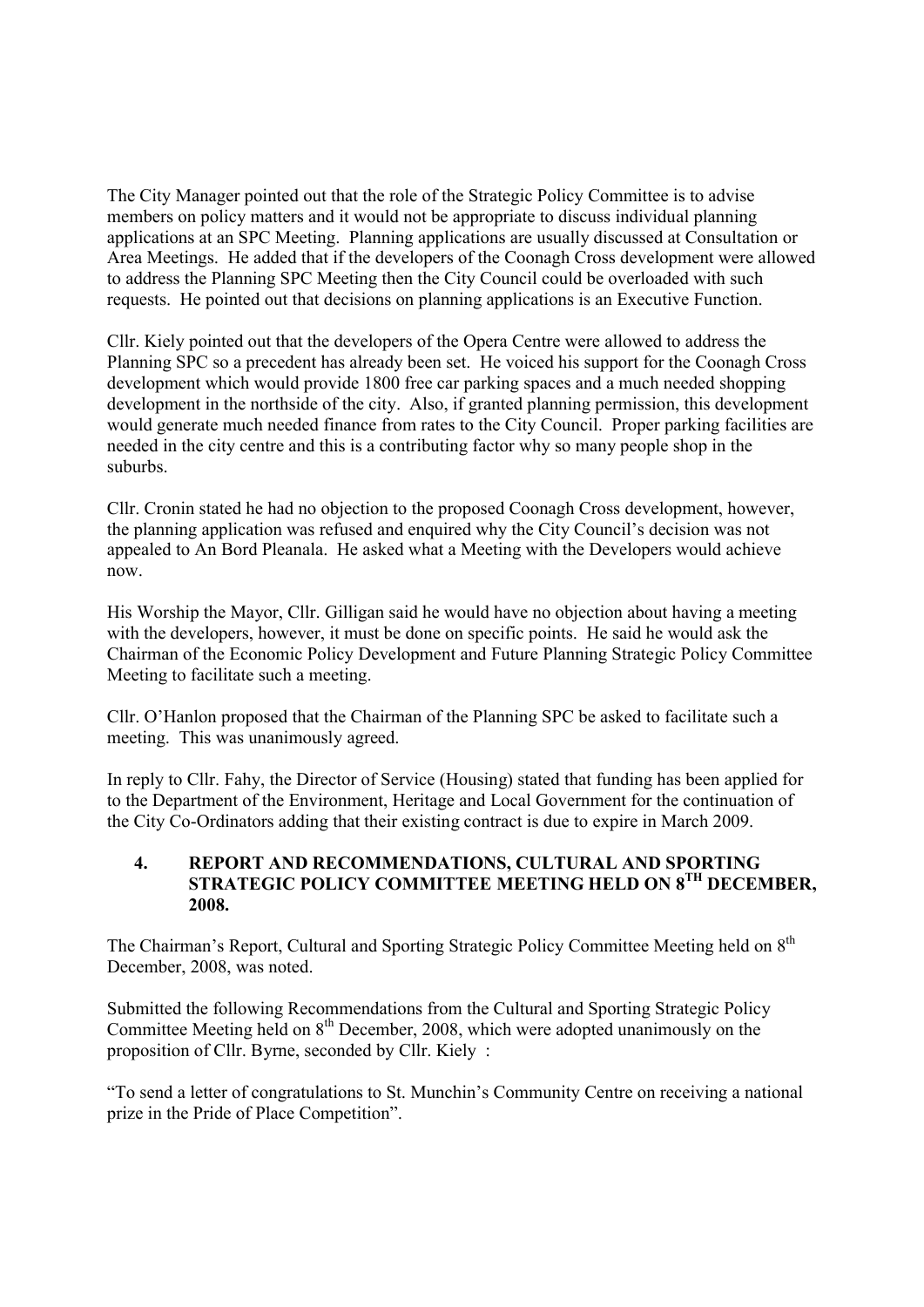His Worship the Mayor, Cllr. Gilligan stated that he has already sent such a letter of congratulations.

"To ask the Mayor to hold a formal reception for the Ardschoil Ris Team who won the under 16's Munster Title in hurling".

His Worship the Mayor, Cllr. Gilligan stated that he accorded a Mayoral Reception to Ardscoil Ris on Tuesday, 16<sup>th</sup> December, 2008.

Cllr. J. Leddin asked for an update in relation to Caledonian Park with a view to incorporating it in the Regeneration Plans. He asked if there are any negotiations going on with the Football Association of Ireland. He expressed concern at the lack of tenure for existing clubs using the park.

In reply, the Head of Finance stated that there are no discussions taking place with the FAI regarding Caledonian Park. There are some proposals for the Park in the Southside Master Plan and he advised that these will be considered as part of the Development Plan Review. He noted that the Southside Plan stated the intention that Caledonian Park zonings remain as they are currently.

Cllr. J. Leddin welcomed the restoration of the old city walls at Lower Gerald Griffin Street.

Cllr. O'Hanlon pointed out that when the Greyhound Board move out of the Markets Field it will provide a great opportunity for the city for development. It would be an ideal location for a joint development between the City Council, the VEC and Soccer Clubs. It would be a very suitable location also for a community centre. He proposed that the City Manager would hold discussions with the Chief Executive Officer of the VEC and the Manager of Bord na gCon and to set up a Committee to look at the future of the Markets Field. It should be continued as a sporting facility and Government funding sought. Cllr. J. Leddin seconded Cllr. O'Hanlon's proposal.

The City Manager pointed out that he is aware of the significance of the Markets Field and it's potential. The City Council does not have the finance to purchase the Markets Field and therefore, it would be pointless forming a Committee to look at the future of the facility without any finance. He added that he has spoken to Bord na gCon and also the GAA but unfortunately, they have no finance either to develop it.

Cllr. K. Leddin stated that there are a lot of sporting clubs who would like to use the LPYMA Grounds. She referred to the Theatre Royal which is a very large building and said that most people who would wish to use it only need a small facility and these should be taken into consideration when developing the Theatre Royal. She asked that arrangements be made with the Curator of the Museum for the Elected Members to visit the Museum.

In reply, the Director of Service (Community and Enterprise) pointed out that it is hoped to advance proposals for the development of the Theatre Royal next year. He agreed to arrange for the Elected Members to visit the Museum.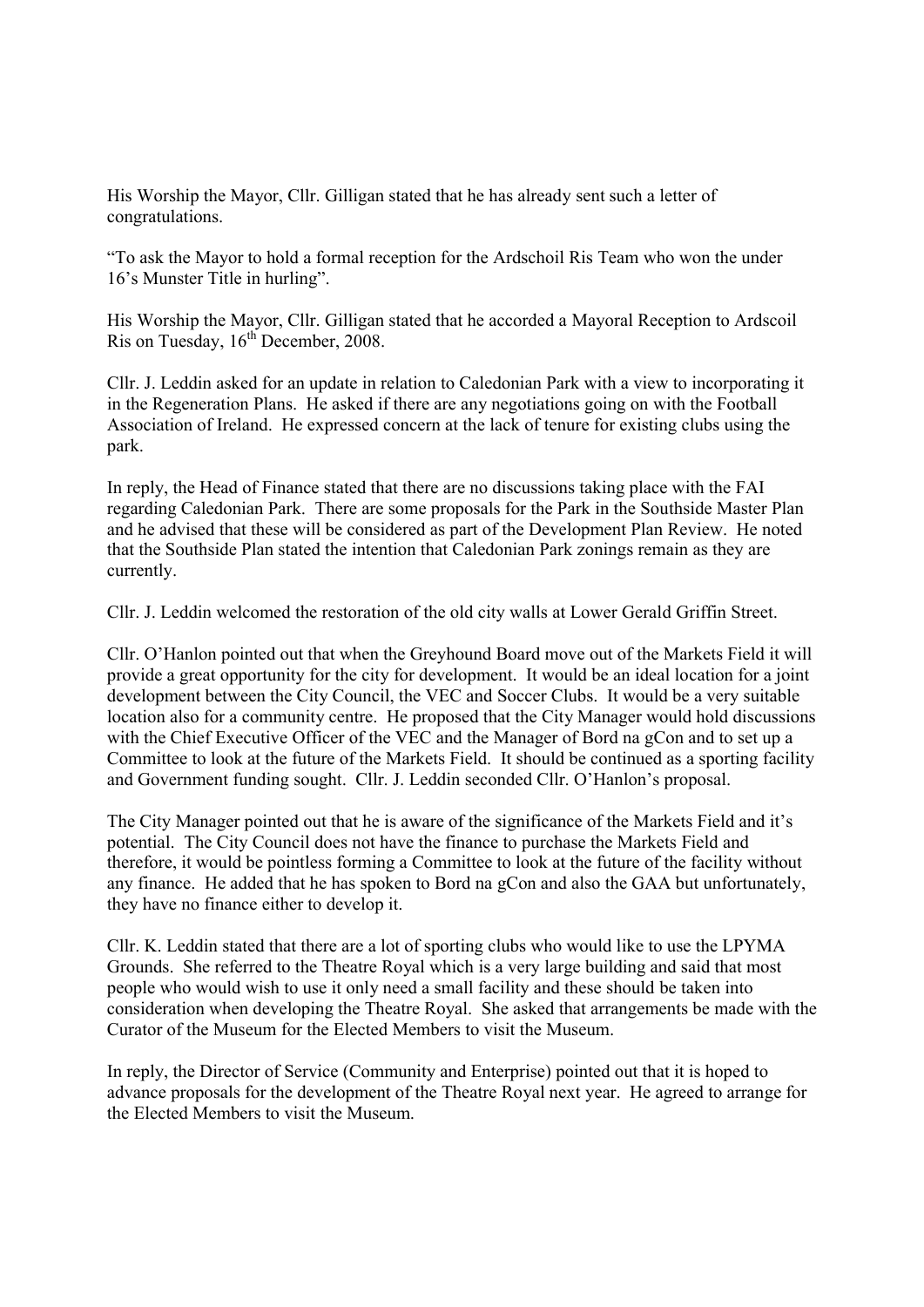# **5. CORRESPONDENCE**

Submitted letter from the Private Secretary to the Minister for the Environment, Heritage and Local Government acknowledging receipt of Limerick City Council's letter in connection with the Council's Motion regarding appointments to the Limerick Regeneration Board and stating that a further letter on the matter will issue as soon as possible.

Submitted letter from the President of the Munster Branch thanking His Worship the Mayor and the City Council for according them a Civic Reception to honour the Munster .V. New Zealand fixture.

Submitted list of Tenders opened in respect of the following :

Review of the Mid West Retail Strategy 2003 – 2011 Fuel / Oil Requirements 2009

## 6. **DISPOSAL OF PROPERTY**

Submitted the following Disposal of Property, in accordance with Notices already circulated under Section 183 of the Local Government Act, 2001, which were adopted unanimously on the proposition of Cllr. Kiely, seconded by Cllr. J. Leddin :

(a) Disposal of area consisting of a plot of land comprising 0.0086 hectares situate at the rear of 35, Mary Street in the City of Limerick and shown edged red on Drawing No. AG 3009 to Peter O'Hanrahan or his nominees.

#### 7. **FINANCIAL STATEMENT**

Submitted Financial Statement for the month of November, 2008, which was adopted unanimously on the proposition of Cllr. Kiely, seconded by Cllr. J. Leddin.

### **8. BORROWING BY WAY OF OVERDRAFT FOR THE HALF YEAR ENDED 30TH JUNE, 2009.**

It was proposed by Cllr. Kiely, seconded by Cllr. J. Leddin and unanimously agreed to authorise the borrowing by way of overdraft for the half year ended  $30<sup>th</sup>$  June, 2009 in the sum of €32,000,000.

## **9. PARTICIPATION BY MEMBERS AT CONFERENCES**

It was proposed by Cllr. Kiely, seconded by Cllr. J. Leddin and unanimously agreed to approve participation by members at the following conferences :

Antrim Tourism Conference organised jointly by Clare Tourist Council and Antrim Borough Council "Activities Tourism"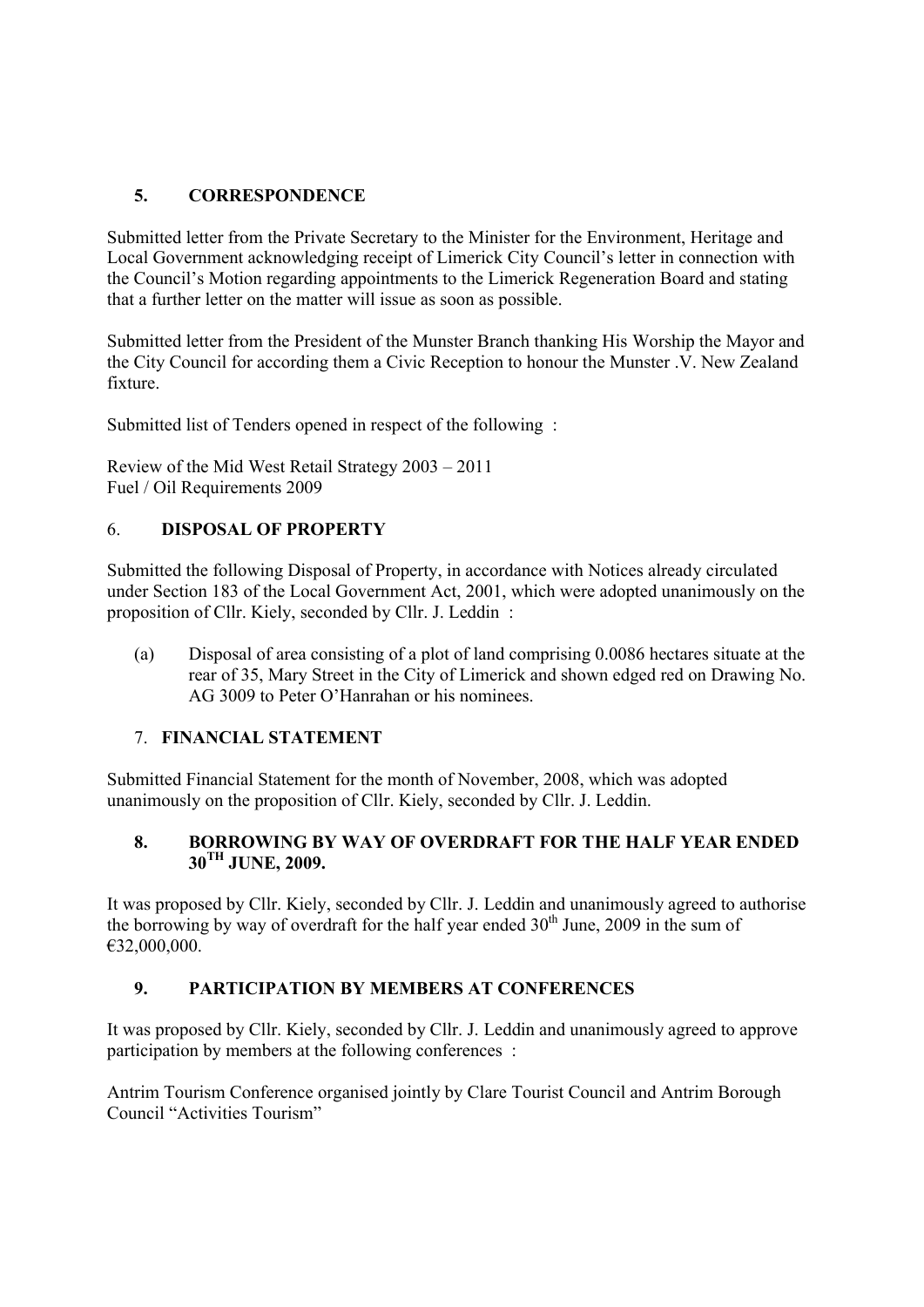Held in Dunadry Hotel, Muckamore, Dunadry, Co. Antrim, Northern Ireland  $23^{\text{rd}}$  and  $24^{\text{th}}$  January, 2009. Estimated Travel and Subsistence :  $\epsilon$ 912.10 Conference Fee :  $\epsilon$  245.00

Cross Border Healthcare – EU's Added Value in Action : "What Lessons can Ireland learn from Europe" Held in Park Hotel, Charleville, Co. Cork  $31<sup>st</sup>$  January, 2009. Estimated Travel and Subsistence :  $\epsilon$  £202.78 Conference Fee : Nil

Association of Municipal Authorities of Ireland Spring Seminar 2009 Held in Clanree Hotel, Letterkenny, Co. Donegal  $13<sup>th</sup>$  and  $14<sup>th</sup>$  February, 2009 Estimated Travel and Subsistence :  $\epsilon$ 826.38 Conference Fee  $\approx$  :  $\epsilon$ 200.00

Mid West Regional Authority  $15<sup>th</sup>$  Annual Conference "Ireland's Water : What is the real cost ?" Held in Woodlands House Hotel, Adare, Co. Limerick  $19<sup>th</sup>$  and  $20<sup>th</sup>$  February, 2009. Estimated Travel and Subsistence :  $\epsilon$  169.01 Conference Fee  $\epsilon$  :  $\epsilon$  180.00

#### **10. CITY MANAGER'S REPORT ON AMENDMENT NO. 1 OF THE CAHERDAVIN LOCAL AREA PLAN 2005 – 2011 AND TO RESOLVE TO MAKE THE AMENDMENT IN ACCORDANCE WITH THE CITY MANAGER'S REPORT**

It was proposed by Cllr. Kiely, seconded by Cllr. J. Leddin and unanimously agreed to approve the City Manager's Report on Amendment No. 1 of the Caherdavin Local Area Plan 2005 – 2011 and to resolve to make the Amendment in accordance with the City Manager's Report.

#### **11. NOMINATE THREE MEMBERS TO THE BOARD OF PAUL PARTNERSHIP LIMERICK (REDUCTION FROM FOUR MEMBERS)**

Cllr. Byrne stated that she wished to resign from the Board of Paul Partnership as she had served two terms.

It was proposed by Cllr. Hourigan and seconded by Cllr. O'Hanlon to nominate Cllr. Kiely to the board.

It was proposed by Cllr. O'Hanlon and seconded by Cllr. Kiely to nominate Cllr. Walsh to the board.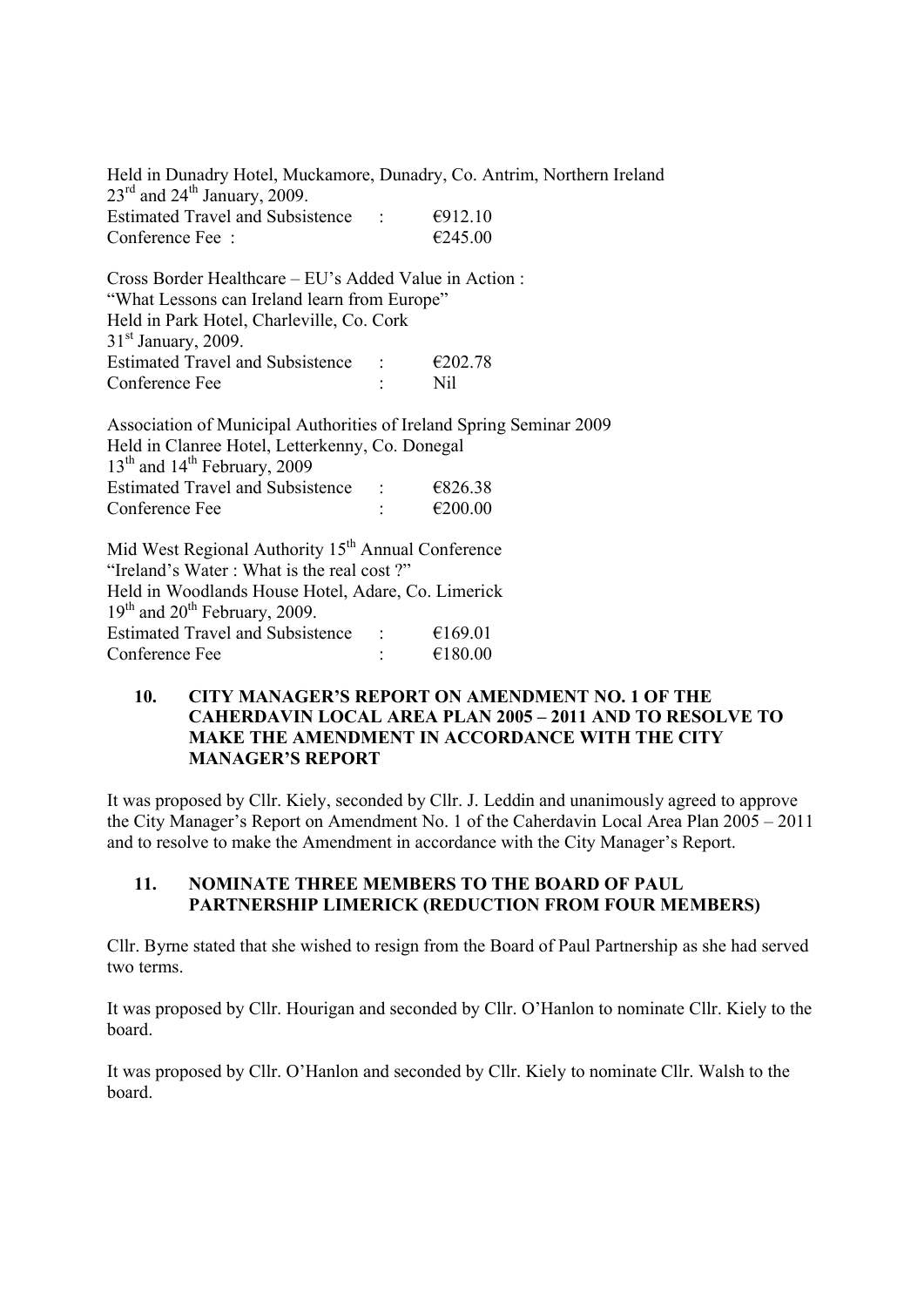It was proposed by Cllr. Scully and seconded by Cllr. Kiely to nominate Cllr. Long to the board.

It was therefore unanimously agreed to nominate Cllrs. Kiely, Walsh and Long to the Board of Paul Partnership Limerick.

## **12. DRAFT POLLING SCHEME 2009**

It was proposed by Cllr. Kiely, seconded by Cllr. J. Leddin and unanimously agreed to adopt Draft Polling Scheme 2009.

Cllrs. Kennedy, O'Hanlon and J. Leddin paid tribute to the staff and Field Workers involved in the preparation and updating of the Register of Electors.

Cllr. Scully indicated that Bloodmill Road does not exist and this road should be called Old Singland Road and added that the residents want this road to be referred to as such.

Cllr. Kennedy suggested that the new premises acquired by the Friends of the Elderly in Upper Careys Road be used as a Polling Station especially as the Band Room is now closed.

Cllr. J. Leddin suggested that the Limerick City Art Gallery also be considered as a location for a Polling Station as it would facilitate people living in the city centre and also as it is wheelchair accessible.

Cllr. Byrne referred to the residents of the six houses in Ashbourne Villas who usually vote in the Model School and pointed out that the Polling Station at Scoil Carmel would be more appropriate for such residents as it is nearer.

The Director of Service (Housing and Corporate Services) agreed to look at the above matters raised by members.

### **13. APPROVE DECLARATION OF A ROAD TO BE A PUBLIC ROAD AT COOLRAINE HEIGHTS, OLD CRATLOE ROAD, A SERIES OF FIVE ROADS, FOUR ROAD SEGMENTS LINKED WITH A SINGLE ROAD ACCESS TO PUBLIC ROAD NO. 26 CRATLOE ROAD**

It was proposed by Cllr. Kiely, seconded by Cllr. J. Leddin and unanimously agreed to approve declaration of a road to be a public road at Coolraine Heights, Old Cratloe Road, a series of five roads, four road segments linked with a single road access to public road no. 26 Cratloe Road.

## **14. PLANNING PROPOSALS AND DECISIONS**

The Meeting noted the list of Planning Proposals under consideration at 12<sup>th</sup> December, 2008 and Decisions taken from  $17<sup>th</sup>$  November, 2008 to  $12<sup>th</sup>$  December, 2008.